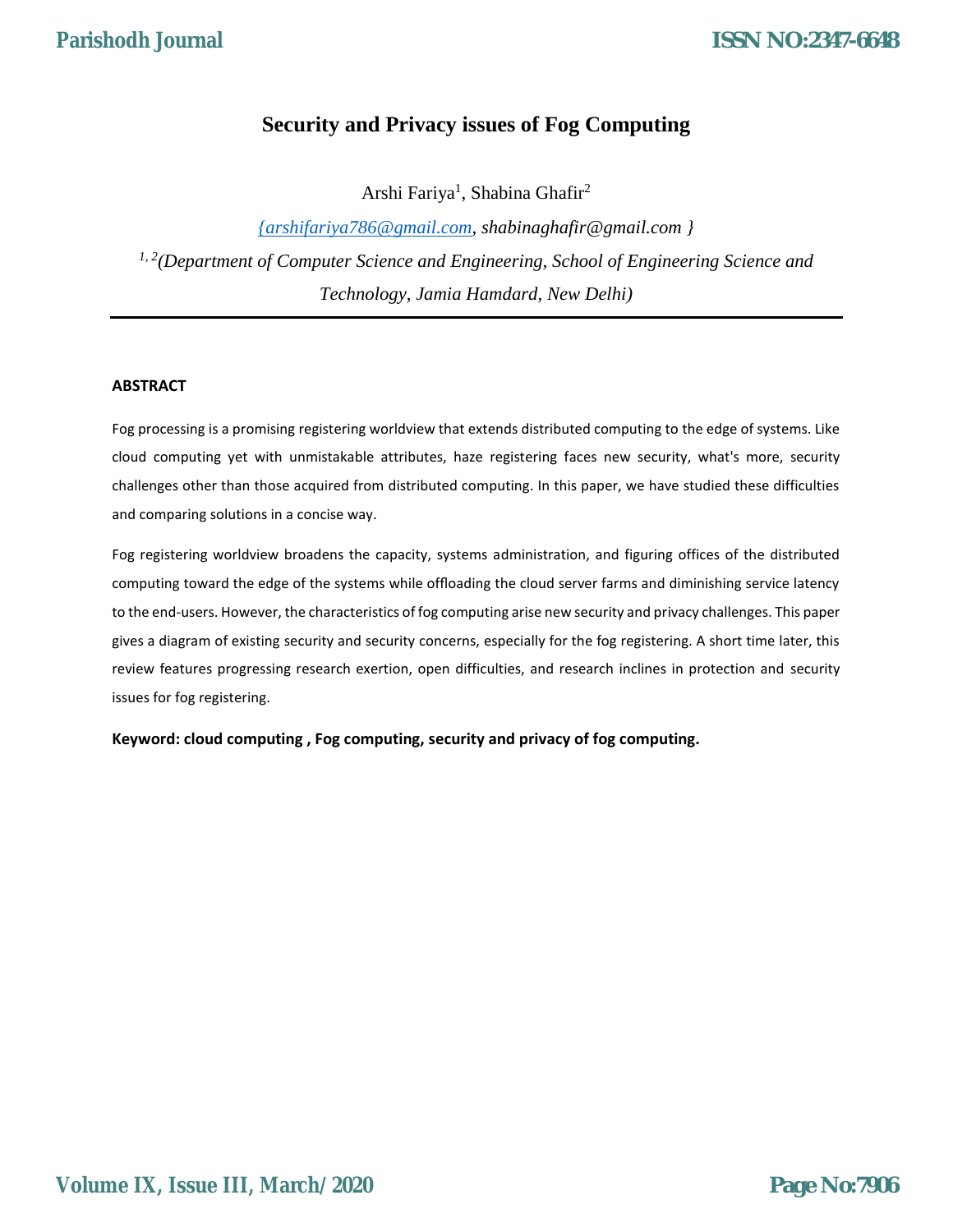#### **INTRODUCTION**

Fog is another layer of a disseminated organize condition and is closely connected with distributed computing and the web of things (IoT). Open framework as an assistance (IaaS) cloud sellers can be thought of as an elevated level, worldwide endpoint for information; the edge of the system is the place information from IoT device is made Fog processing is an assistance initiated by the systems administration monster, CISCO. It would be hard to characterize Fog figuring without first characterizing distributed computing since mist processing is essentially an expansion of the cloud.

Circulated figuring is the path toward getting ICT things done and advantages and taking care of PC resources over the Internet. This makes it functional for people and associations to use the outcast gear and programming encouraged on the web. Conveyed figuring makes it easy to find a good pace PC resources from wherever so far as web affiliation is available.

Fog figuring easily underpins the rising web of things (IoE)— properties (vehicles, home machines, and even garments) that are installed with sensors to empower them to send/get information. Fog processing can be executed utilizing a fundamental correspondence framework instead of being actualized utilizing a substantial spine organize. Therefore, it has a denser inclusion. This bit of leeway makes it simpler to run an ongoing, large information activity with the capacity to help millions of hubs in profoundly powerful, different situations.

The Internet of Things (IoT) has developed as a mix of numerous advancements with various applications. Various meanings of IoT have risen with the goal of catching the components of IoT. One definition sees IoT as a system foundation that interfaces virtual or physical things that have the capacity to catch and convey information. A subsequent definition views IoT as an information system made up of sensors that are networked using the internet protocol.

From the available definitions, the following key points can be noted

- There are sensors that capture data.
- A wired or wireless network is used in communication.
- The sensors can react upon human intervention or autonomously.

Therefore the broad theme that emerges in IoT is the use of devices that are connected over a network to provide a specific functionality. The information gathered by the devices is fed into other systems that act on it.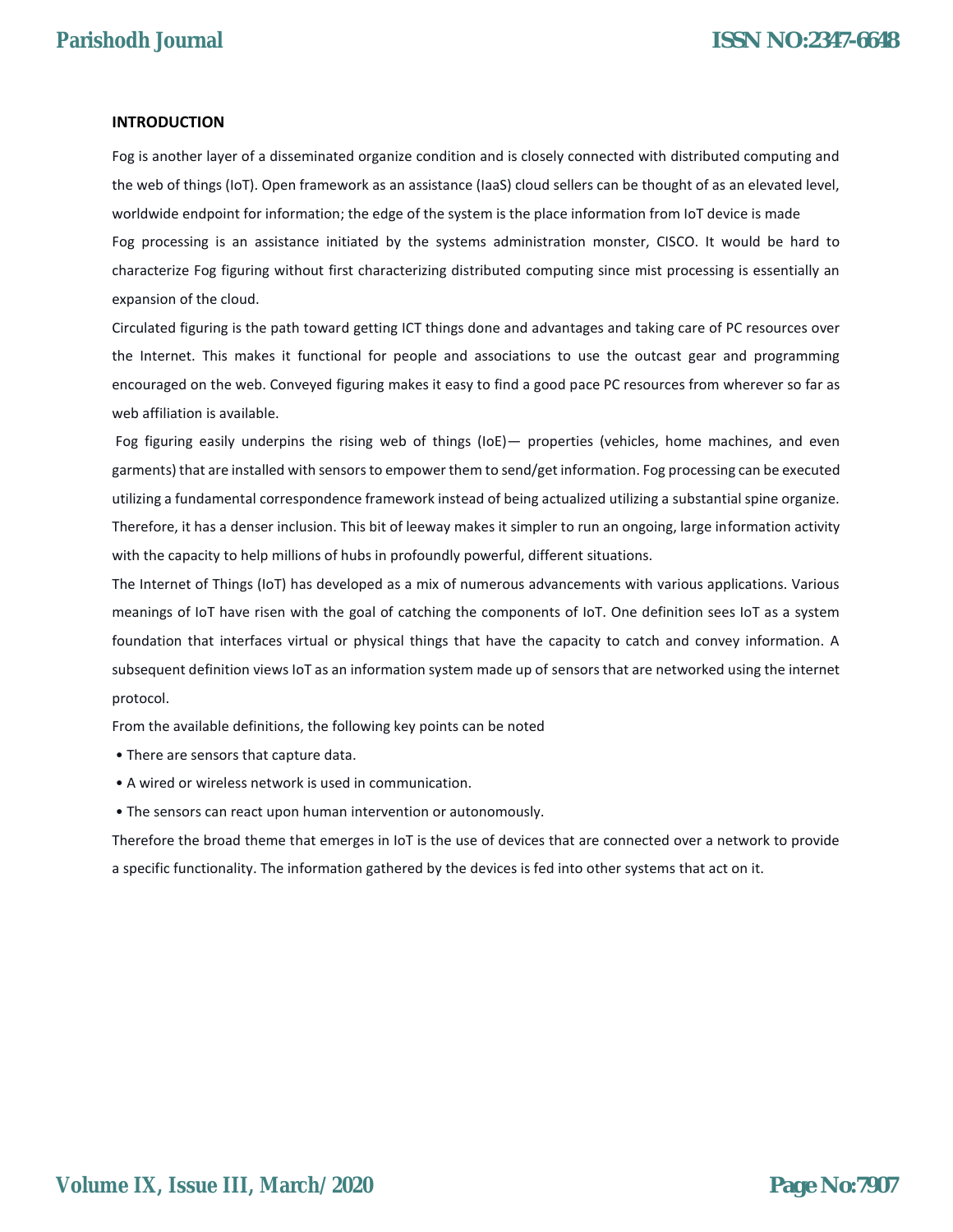#### **LITERATURE REVIEW**

Fog registering can be seen both in enormous cloud frameworks and huge information structures, making reference to the developing troubles in getting to data equitably. These outcomes in an absence of nature of the got content. The impacts of haze registering on distributed computing and huge information frameworks may change. In any case, a typical angle is a restriction in exact substance dissemination, an issue that has been handled with the making of measurements that endeavor to improve accuracy. [7]

Fog organizing comprises of a control plane and an information plane. For instance, on the information plane, haze processing empowers figuring administrations to dwell at the edge of the system rather than servers in a server farm. Contrasted with distributed computing, Fog registering underlines vicinity to end-clients and customer destinations (for example operational costs, security arrangements, asset abuse), thick land dissemination and setting mindfulness (for what concerns computational and IoT assets), idleness decrease and spine data transfer capacity reserve funds to accomplish better nature of administration (QoS)and edge examination/stream mining, bringing about predominant client experience and excess if there should be an occurrence of disappointment while it is additionally ready to be utilized in Assisted Living situations.

Both distributed computing and mist processing give stockpiling applications and information to end-clients. In any case, fog processing is nearer to end-clients and has more extensive geological dissemination.

#### **SYSTEM SECURITY**

Because of the transcendence of remote in mist organizing, remote system security is an enormous worry to haze organizing. Model assaults are sticking assaults, sniffer assaults, and so forth. Those assaults can be tended to in the examination space of remote arrange, which isn't in the extent of this study. Typically, in organize, we need to believe the configurations physically created by a system manager, what's more, seclude arrange the board traffic from ordinary information traffic [36].

#### **SECURE DATA STORAGE**

In Fog registering, client information is re-appropriated and the client's power over information is given over to mist hub, which presents some security dangers for what it's worth in cloud com- putting. To begin with, it is difficult to guarantee information uprightness, since the re-appropriated information could be lost or mistakenly modified. Second, the transferred information could be manhandled by unapproved parties for different interests. To address these dangers, auditable information stockpiling administration has been proposed with regards to distributed computing to ensure the information. Systems, for example, ho-mom orphic encryption and accessible encryption are joined to give in- terrify, confidentiality and verifiability for distributed storage framework to permit a customer to check its information put away on untrusted servers.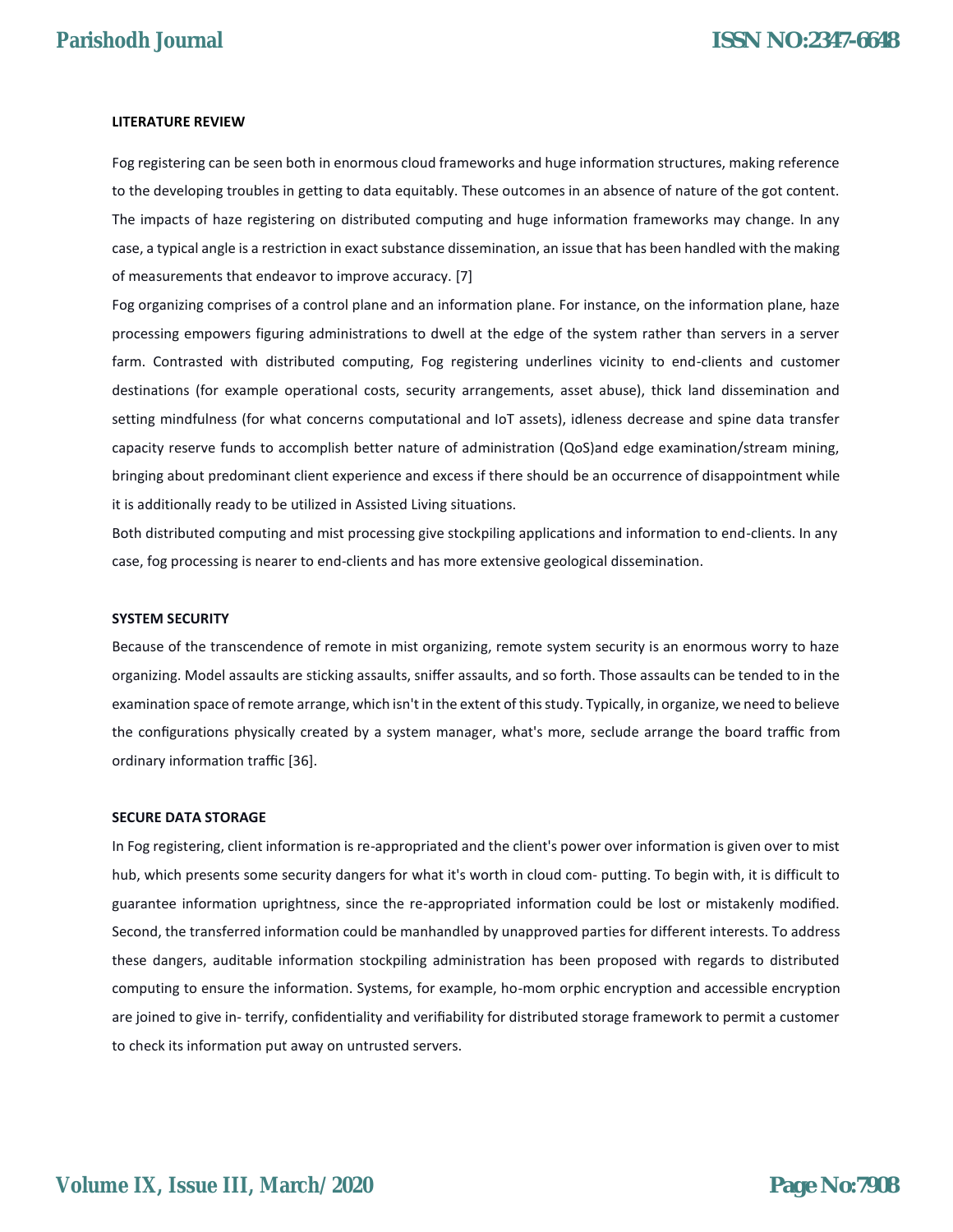#### **SECUREAND PRIVATE DATACOMPUTUTION**

Another important issue in fog computing is to achieve secure and privacy-preserving computation outsourced to fog nodes.

#### **VERIFIABLE COMPUTING**

Verifiable Computing Verifiable registering empowers a figuring gadget to Verifiable processing empowers a PC gadget offload the calculation of a capacity to different maybe untrusted servers while keeping up verifiable outcomes. Different servers assess the capacity and return the outcome with a proof that the calculation of the capacity was done accurately. The term verifiable processing was formalized in [13]. In haze processing, to impart confidence in the calculation offloaded to the haze hub, the mist client ought to have the option to check the rightness of the calculation.

#### **INFORMATION SEARCH**

Information Search To secure information protection, touchy information from end-clients needs to secure the information protection touchy information and end-client must be encoded before re-appropriated to the mist hub, making effective information use administration testing. One of the most significant administrations is catchphrase search, i.e., watchword search among encoded information files. Specialists have built up a few accessible encryption conspires that permit a client to safely look over encoded information through catchphrases without unscrambling. In [33], the creators proposed the first ever plot to look on scrambled information, which gives provable mystery to encryption, inquiry disconnection, controlled looking, and backing of shrouded questions. Afterward, numerous different plans have been grown, for example, [39, 6].

| <b>Parameter</b>            | <b>Cloud Computing</b>                                                                            | <b>Fog Computing</b>                                                                                                     |
|-----------------------------|---------------------------------------------------------------------------------------------------|--------------------------------------------------------------------------------------------------------------------------|
| <b>Service</b><br>Provided  | General information/application and<br>other ICT administrations facilitating.                    | Confined information/correspondence trade<br>administrations.                                                            |
| <b>Service</b><br>Provider  | Huge Internet, organize administration<br>organizations                                           | Nearby organizations (shopping center,<br>coordination organizations, transport shy,<br>enormous sellers, and so forth.) |
| <b>Hardware</b>             | Costly, vigorous and hey tech spine<br>framework with adaptable capacity and<br>huge figure power | Remote multi-point interface                                                                                             |
| <b>End Users</b>            | General ICT administrations clients                                                               | Mobile users                                                                                                             |
| Distance to<br><b>Users</b> | Facilitated in remote areas and must be<br>come to by means of IP systems                         | Near the clients and can be arrived at by means<br>of remote (Wi-Fi) association                                         |

## **Differences between Cloud Computing and Fog Computing**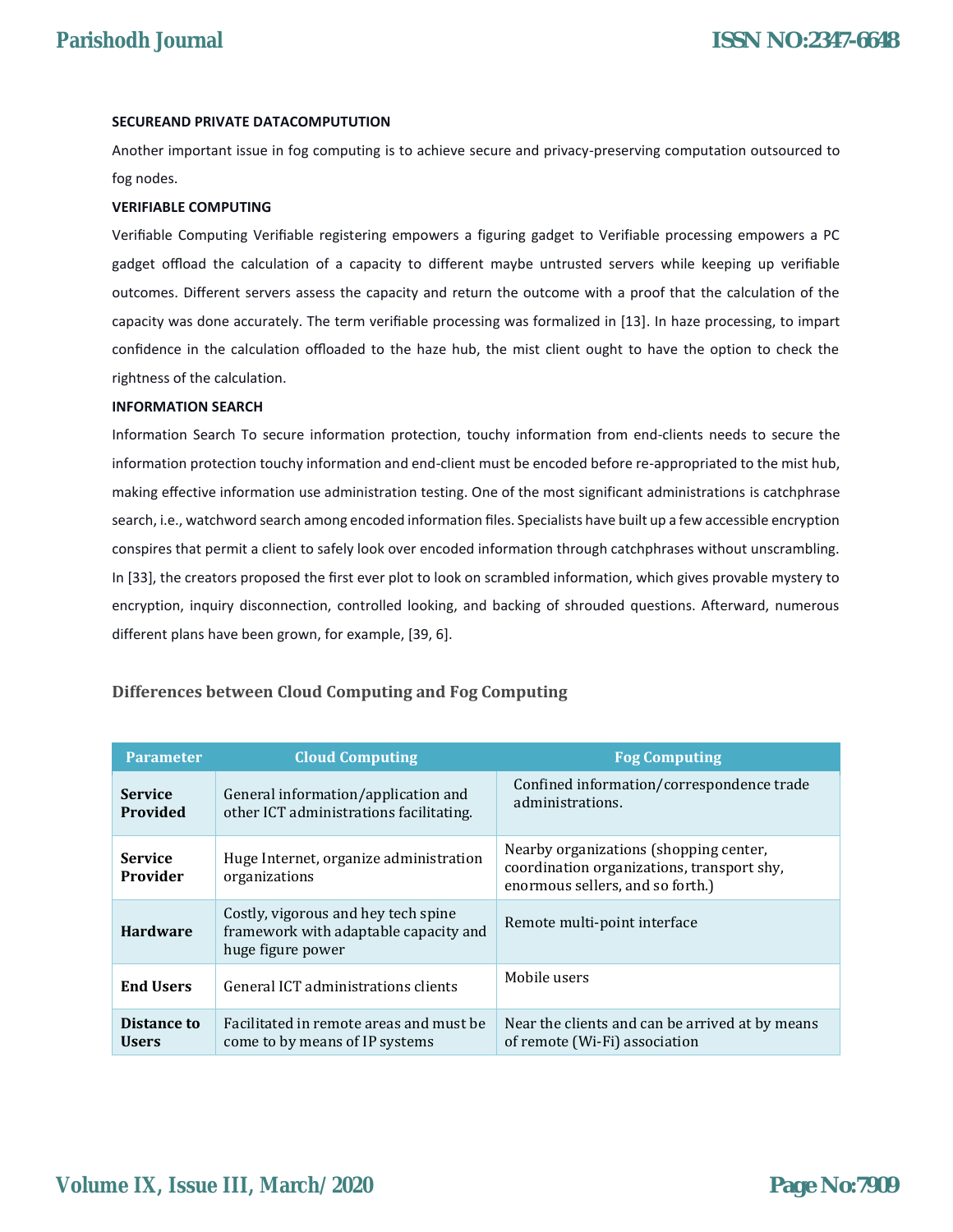

## **Fog Computing System Architecture**

Fog Computing is three levels designing that give a center of three-layer between beforehand existing cloud frameworks. Existing cloud sort out generally have an inside known as server cultivates that has a relationship with end customer through a framework like a web.

Fog beats any issues between the end customer and focus by working up another layer between them. The fundamental level right now of end customer which could be devices, authentic articles or even the system like sensors, cameras, vehicles, structures, homes, etc. Amounts of fog servers are associated with second level that spread neighborhood. These servers are fit for count, amassing and taking care of. They handle the torpidity unstable sales at the spot and respond to the end center points dynamically. They when in doubt have alone desire a great way from the end center point and are related using off-the-rack remote interfaces like WI-FI and Bluetooth. Contraptions, for instance, switches and base stations can fill in as servers on this level by



redesigning their computational and limit capacities. The topmost layer includes focus devices like server cultivates and is noteworthy drawback of this building is the detachment of region care and consistent response age is exceptionally inconvenient in case of any catastrophe or criticalness.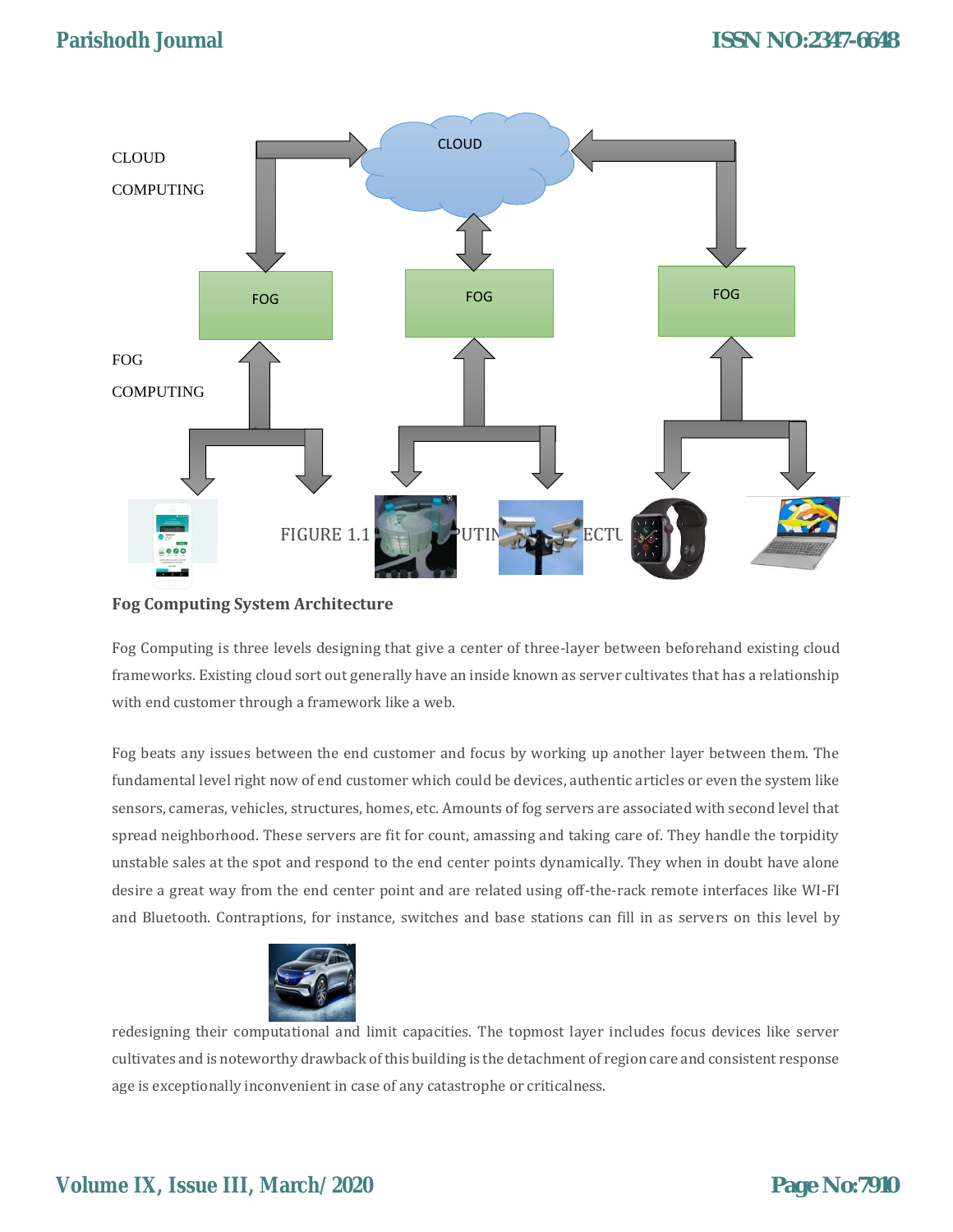#### **SECURITY AND PRIVACY ISSUES AND CHALLENGES OF FOG COMPUTING**

#### **TRUST**

IoT systems are aimed to give safe and authentic services EUs. IoT system requires all the subsystems and components that are part of fog network to have some threshold minimum trust Verification assumes a significant job in building up an introductory arrangement of relations between IoT devices and fog hubs in the system. Be that as it may, this isn't adequate as devices can generally glitch or are likewise defenseless to vindictive assaults. In such a situation, trust assumes a significant job in cultivating relations dependent on past collaborations. Trust should assume a two-path job in a mist organize. That is, the haze hubs that offer administrations to IoT devices ought to have the option to approve whether the devices mentioning administrations are veritable. Then again, the IoT devices that send information and other esteemed preparing solicitations ought to have the option to confirm whether the planned mist hubs are in reality secure. This requires a vigorous trust model set up to guarantee unwavering quality and security in fog organize.

#### **VERIFICATION**

Verification of arranged devices bought into haze administrations is one of the first prerequisites in fog organize. To get to the administrations of a haze arrange, a gadget needs to initially turn out to be a piece of the system by verifying itself to the haze organize. This is fundamental to forestall the section of unapproved hubs. It turns into an imposing difficulties as the gadgets associated with the system are compelled in different manners including force, handling, and capacity. Public-Key Infrastructure is not suitable for authentication purposes due to resource constraints and limitations of IoT devices. On the other hand, verification conventions like [27] have been recommended that depend on open key framework utilizing multicast confirmation for secure interchanges. This model of activities would keep unapproved hubs from turning out to be a piece of the haze arrange. Furthermore, this would likewise permit the mist hubs to limit administration demands from malignant/traded off hubs.

#### **SECURE COMMUNICATIONS IN FOG COMPUTING**

How preparation and capacity necessities can be offloaded to mist hubs, security prerequisites can't be offloaded. Indeed, even IoT gadgets need to execute the base security prerequisites. Correspondences between IoT gadgets are viewed as dealt with the security rehearses set up for IoT interchanges. IoT gadgets associate with haze hubs just when they have to offload a preparing or capacity demand. Some other collaborations would not be considered as a feature of the mist condition accordingly correspondences would occur as a component of the system. These mist hubs connect when they have to successfully oversee arrange assets or to oversee organize itself. They may even work in a conveyed way to play out a particular assignment. To verify interchanges in a haze processing condition the accompanying correspondences between these gadgets are to be verified:

- 1. communications across constrained IoT gadgets and fog center points and
- 2. communications across fog center points.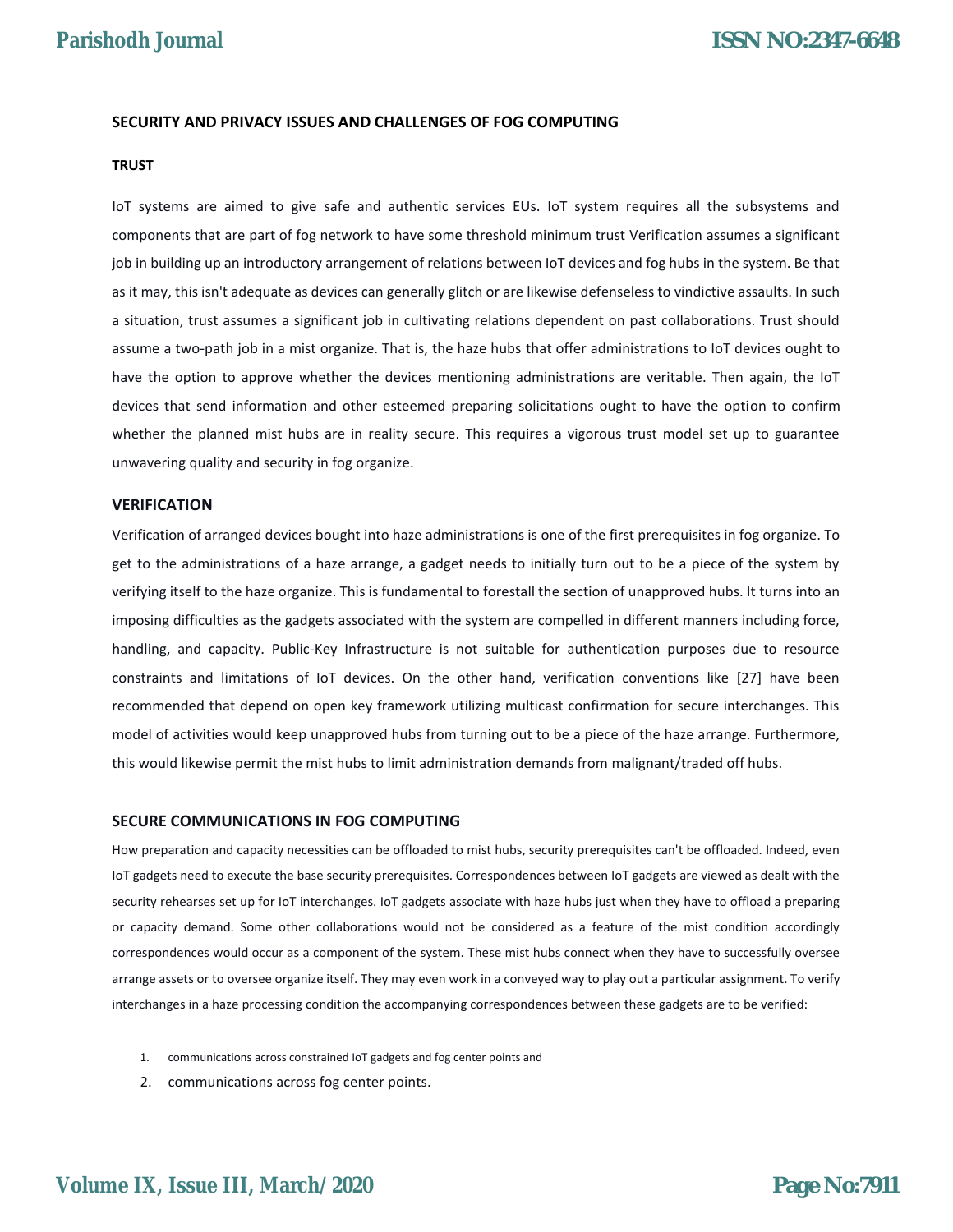#### **END USER'S PRIVACY**

Fog processing lies in the computational power of conveyed hubs for decreasing the all-out server farm's weight. In fog computing, security safeguarding is all the more testing since haze hubs that are in a region with EUs may gather touchy information concerning the character, utilization of utilities, for example, keen matrix or area of end clients contrasted with the remote cloud server that lies in the center system. Additionally, since haze hubs are dispersed in enormous territories, brought together control is getting troublesome. The trade-off of an inadequately verified edge hub can be the passage point for a gatecrasher to the system. The interloper once inside the system can mine and take clients' security information that is traded among substances. Expanded correspondence among the three layers that establish the haze design can likewise prompt security spillage. Area protection, as talked about in [28], is one of the most significant models for security, since the spot of gear can be connected to the proprietors. Since mist customers offload its assignments to closest mist hubs, area, direction, and even portability propensities can be uncovered from a foe.

#### **PERNICIOUS ATTACKS**

Fog registering condition can be exposed to a few vindictive assaults and without legitimate safety efforts set up may seriously weaken the abilities of the system. One malevolent assault that is possible is Denial-of-Service (DoS) assault. Since the greater part of the gadgets associated with the systems are not commonly verified, propelling a DoS assault turns out to be simple. The assault might be propelled when gadgets that are associated with IoT organize demand for unbounded handling/stockpiling administrations. That is an undermined or breaking down hub that can make continued preparing/stockpiling solicitations to a fog hub accordingly slowing down solicitations made by real devices. The power of such an assault rises complex when a lot of hubs all the while dispatching this assault. Another approach to dispatch this assault is to parody locations of various devices and send counterfeit preparing/stockpiling demands. Existing resistance systems of different sorts of systems are not appropriate for haze figuring conditions mostly because of the transparency of the system. The main significant test is system size. Conceivably, thousands of hubs shaping an IoT organize benefit cloud's administrations to beat capacity and calculation confinements and improve execution.

#### **INTERRUPTION DETECTION**

Interruption discovery strategies are generally sent in a cloud framework to alleviate assaults, for example, insider assault, flooding assault, port examining, assaults on Virtual Machine(VM) and hypervisor. This interruption location framework breaks down and screens get to control strategy, a log file, and client log data to distinguish interruption conduct. It tends to be run on an organized side to distinguish malevolent movements such as DoS, port examining. Fog registering based IoT gadget has constrained processing and assets, along these lines it is difficult to identify the rootkit. An aggressor can get bit-level benefits in a specific Operating System(OS) by misusing defenselessness by utilizing an equipment virtualization innovation. The rootkits can make issues assault a specific framework or fare significant data by having higher benefits than installed hypervisor.

# **Volume IX, Issue III, March/2020**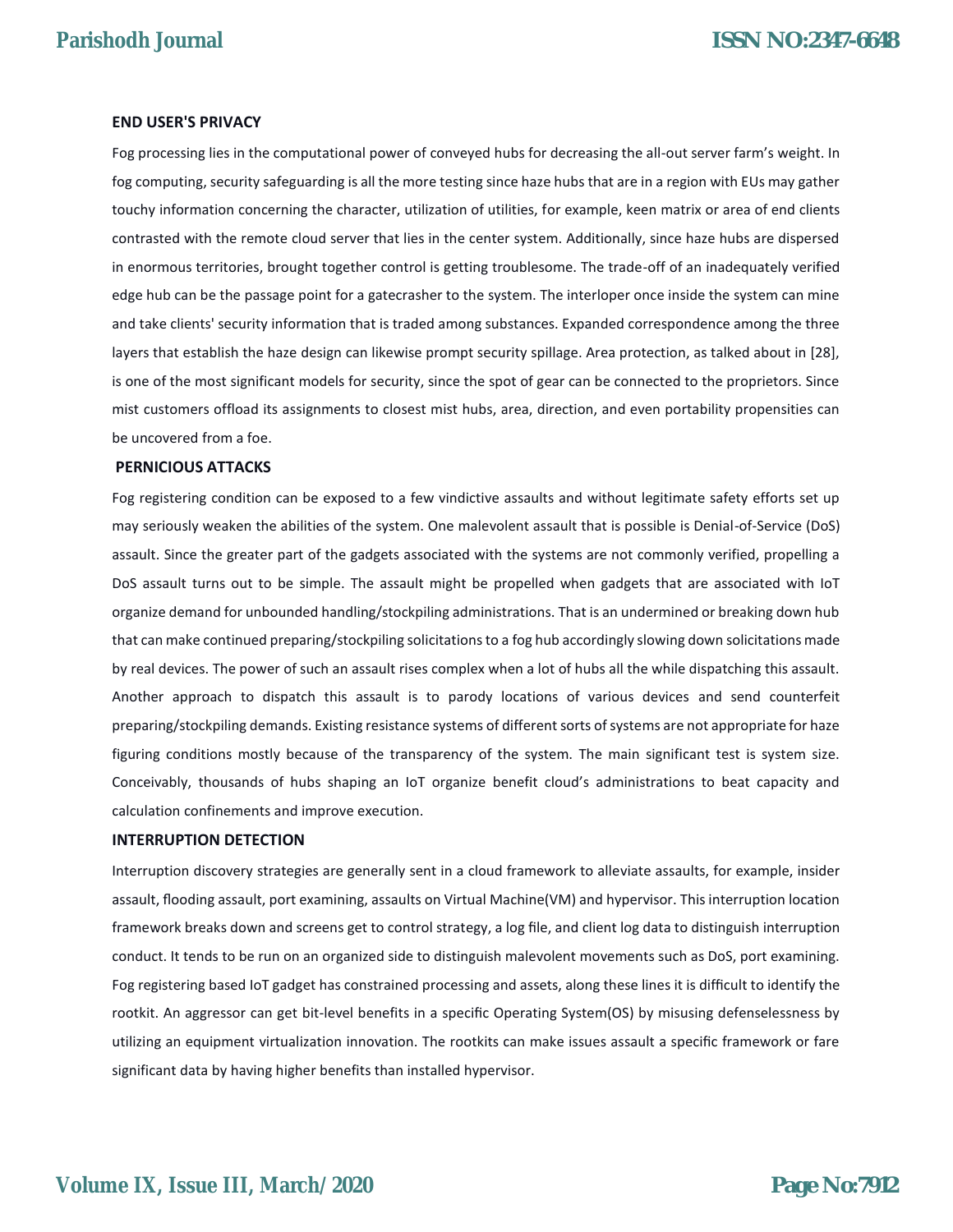#### **INFORMATION PROTECTION**

Information Protection Messages created from IoT gadgets are sent to the closest haze hubs. It is difficult to process a volume of information on IoT gadgets. The information is partitioned into certain parts and sent to a few mist hubs to process it. Now, the substance of the information ought to be examined without uncovering it. At the point when dispersed and handled information is combined, the honesty of the information ought to be ensured. Due to restricted assets, it is difficult to encode or decode information on IoT gadgets. Thus, light-weight encryption calculations or concealing procedures [6] are required.

#### **DATA PROTECTION**

Data Protection Messages generated from IoT devices are sent to the nearest fog nodes. It is difficult to process a volume of data on IoT devices. The data is divided into some parts and sent to several fog nodes to process it. At this point, the contents of the data should be analyzed without exposing it. When distributed and processed data is merged, the integrity of the data should be guaranteed. Because of limited resources, it is difficult to encrypt or decrypt data on the IoT device.

#### **WHY WE NEED FOG COMPUTING**

With the multiplication of distributed computing settings included requests web speed and availability **Latency** is turning into a progressively basic worry for each one from the end client to the venture.

The most obvious bottleneck seen is a direct result of **the Limited Bandwidth** issue.

Leaving **Data Protection Mechanisms**, for example, encryption, bombed in verifying the information from the aggressors.

Another noticeable restriction of distributed computing incorporates necessity of rapid dependable **Internet Connectivity** and multi-homing to stay away from interface blackouts and high inactivity by would be over the top expensive and complex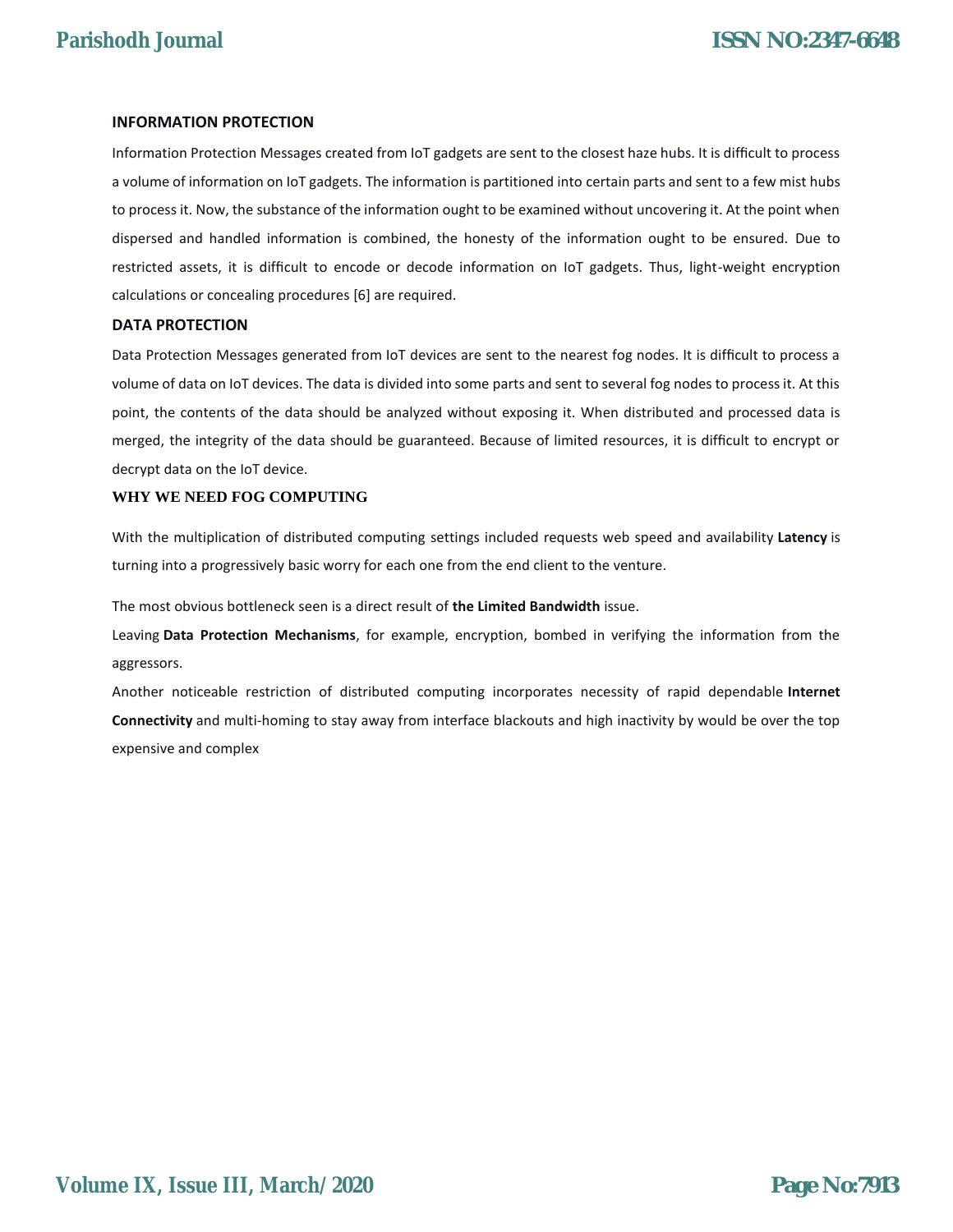

#### **CONCLUSION**

This paper examines a few security and protection issues with regards to haze figuring, which is another processing worldview to give versatile assets at the edge of the system to close by end clients. In the paper, we examine security issues for example, secure information stockpiling, secure calculation and system security. We moreover feature security issues in information protection, use security, and area protection, which may require new think to adjust new difficulties and chances.

Privacy and security problems are well – explored and analyzed in cloud computing, be that as it may, each of them are not appropriate for fog computing because of a few unmistakable attributes and qualities of fog computing and more extensive size of gadgets at the edge of the system.

Also, numerous new privacy and security risks emerge that were absent in midway overseen cloud computing. In this review paper, we have mainly showcased privacy and security problems in fog computing. Thereafter, this review paper focuses on the modern cutting-edge approaches to deal with privacy and security problems in contrast with fog computing. In summary, the point of this study is to condense state-of-the-art inquire about commitments and to diagram future research course to explain various difficulties in security and privacy in the fog computing.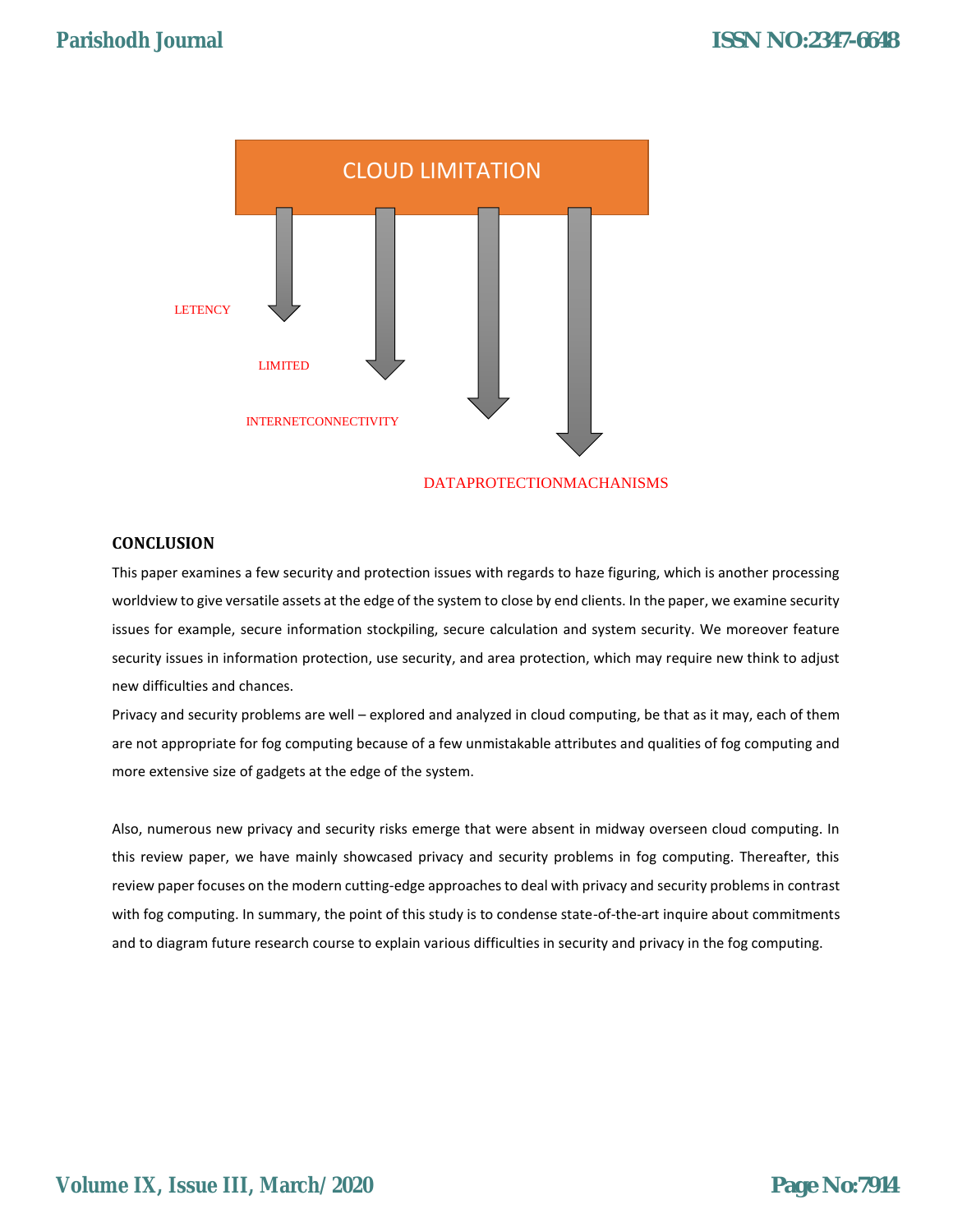### **REFERENCE**

[1]. C. Mims, "Forget 'the Cloud'; 'The Fog' Is Tech's Future," The Wall Street J., 18 May 2014; www.wsj.com/articles/ SB10001424052702304908304579566662320279406.Fog Computing42 www.computer.org/internet/ IEEE INTERNET COMPUTING

[2]. Gartner, "Gartner Says 6.4 Billion Connected 'Things' Will Be in Use in 2016, Up 30 Percent from 2015," press release, 10 Nov. 2015; www.gartner.com/newsroom/id/3165317.

[3]. S. Yi, Z. Qin, and Q. Li, "Security and Privacy Issues of Fog Computing: A Survey," Proc. Int'l Conf. Wireless Algorithms, Systems, and Applications, 2015, pp. 685–695.

[4]. M. Al Faruque and K. Vatanparvar, "Energy Management-as-a-Service Over Fog Computing Platform," IEEE Internet of Things J., vol. [3], no. 2, 2012, pp. 161–169. 5. Y.W. Law et al., "Wake: Key Management Scheme for Wide-Area Measurement Systems in Smart Grid," IEEE Communications Mag., vol. 51, no. 1, 2014, pp. 34–41

[5]. K. Hwang, S. Kulkareni, and Y. Hu, "Cloud Security with Virtualized Defense and Reputation-Based Trust Management," Proc. 8th IEEE Int'l Conf. Dependable, Autonomic, and Secure Computing (DASC), 2009, pp. 717–722. 7.

[6]. L. Ma, A.Y. Teymorian, and X. Cheng, "A Hybrid Rogue Access Point Protection Framework for Commodity Wi-Fi Networks," Proc. 27th IEEE Conf. Computer Comm., 2008; doi:10.1109/infocom.2008.178.

[7]. W. Wei, F. Xu, and Q. Li, "Moby Share: Flexible Privacy Preserving Location Sharing in Mobile Online Social Networks," Proc. IEEE Conf. Computer Comm., 2012, pp. 2616–2620.

[8]. O. Oceanaire, K.-K. R. Choo, and M. Dlodlo, "Distributed denial of service (DDoS) resilience in cloud: Review and conceptual cloud DDoS mitigation framework," J. Netw. Comput. Appl., vol. 67, pp. 147 165, May 2016.

[9]. M. Díaz, C. Martín, and B. Rubio, "State-ofthe-art, challenges, and open issues in the integration of Internet of Things and cloud computing," J. Netw. Comput. Appl., vol. 67, 99 117, May 2016.

[10]. Botta, W. de Donato, V. Persico, and A. Pescapé, "Integration of cloud computing and Internet of Things: A survey," Future Generat. Comput. Syst., vol. 56, pp. 684 700, Mar. 2016. [4]. S. Yi, Z. Qin, and Q. Li, "Security and privacy issues of fog computing: A survey," in Proc. 10th Int. Conf. Wireless Algorithms, Syst., Appl. (WASA), Qufu, China, 2015, pp. 685 695.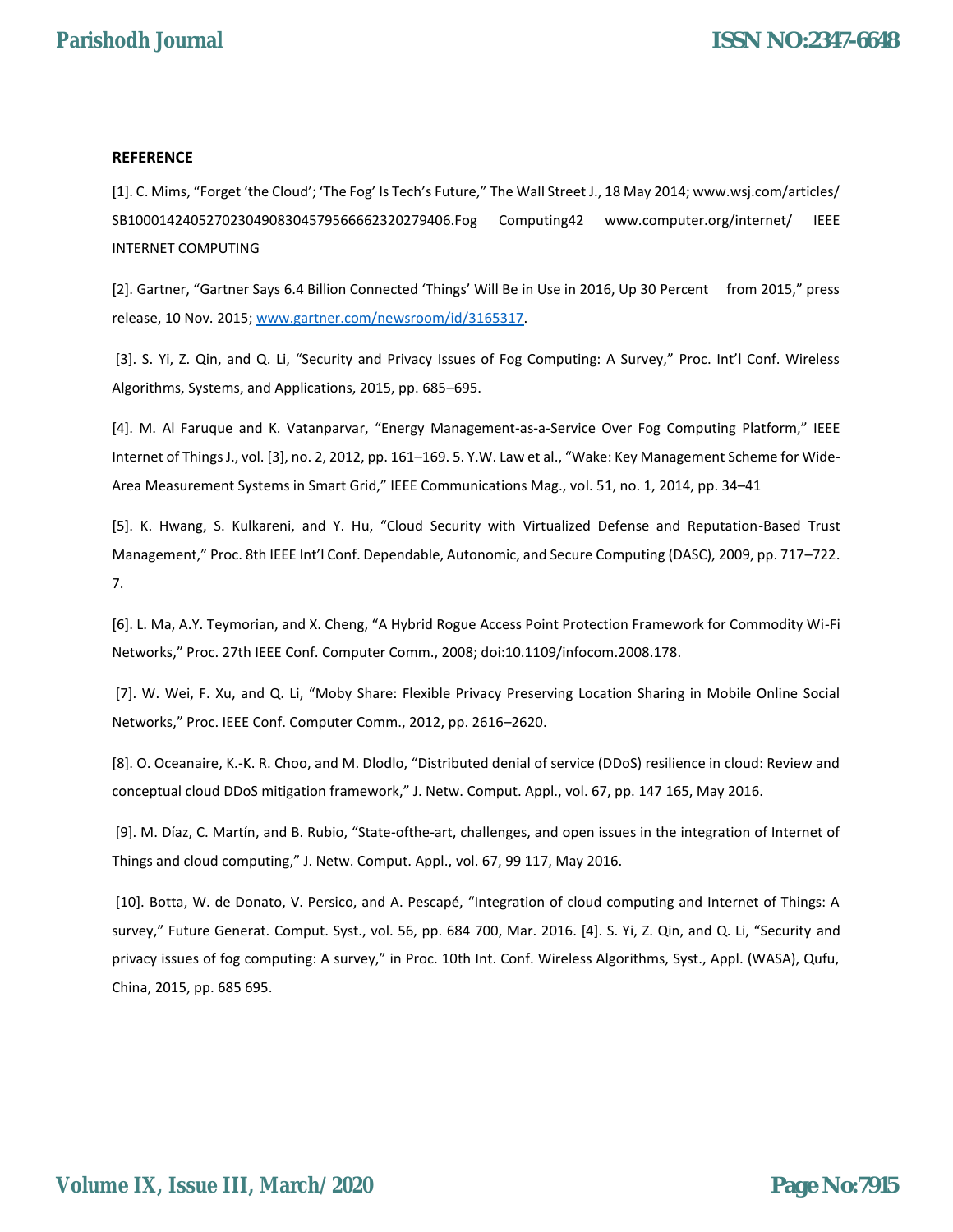[11]. M. Aazam and E.-N. Huh, "Fog computing and smart gateway based communication for Cloud of Things," in Proc. IEEE Int. Conf. Future Internet Things Cloud (FiCloud), Barcelona, Spain, Aug. 2014, pp. 464 470.

[12].S.J.Stolfo,M.B.Salem,andA.D.Keromytis,''FogComputing:MitigatingInsiderDataTheftAttacksintheCloud,''inProc. IEEESymp.Security Privacy Workshops (SPW), May 2012, pp. 125–128.

[13.] M. H. Ibrahim, ''Octopus: An edge-fog mutual authentication scheme,'' Int. J. Netw. Security, vol. 18, no. 6, pp. 1089–1101, Nov. 2016. [33] N. H. Motlagh, M. Bagaa, and T. Taleb, ''UAV-based IoT platform: A crowd surveillance use case,'' IEEE Commun. Mag., vol. 55, no. 2, pp. 128–134, Feb. 2017.

[14] S. Biggs and S. Vidalis, ''Cloud computing: The impact on digital forensic investigations,'' in Proc. IEEE Int. Conf. Internet Technol. Secured Trans. (ICITST), Nov. 2009, pp. 1–6.

[15] S. D. Wolthusen, ''Overcast: Forensic discovery in cloud environments,'' in Proc. IEEE 5th Int. Conf. IT Security Incident Manage. IT Forensics, Sep. 2009, pp. 3–9.

[16] M. Peng, S. Yan, K. Zhang, and C. Wang, ''Fog-computing-based radio access networks: Issues and challenges,'' IEEE Netw., vol. 30, no. 4, pp. 46–53, Jul. 2016.

 [17] M. Arrington. (Jul. 2009). In Our Inox: Hundreds of Confidential Twitter Documents. Accessed: Feb. 12, 2017. [Online]. Available: http://techcrunch.com/2009/07/14/in-our-inbox-hundreds-ofconfidential-twitter-documents/

[18] D. Takahashi. (Mar. 2010). French Hacker who Leaked Twitter Documents to Tech crunch is Busted. Accessed: Feb. 20, 2017. [Online]. Available: http://venturebeat.com/2010/03/24/french-hacker-wholeakedtwitter-documents-to-techcrunch-is-busted/

[19] P. Allen. (Mar. 2010). Obamas Twitter Password Revealed After French Hacker Arrested for Breaking into U.S. Presidents Account. Accessed: Feb. 12, 2017. [Online]. Available: http://www.dailymail.co.uk/news/article-1260488/Barack-Obamas-Twitter-password-revealedFrench-hacker-arrested.html

[20].F.RochaandM.Correia,''Lucyintheskywithoutdiamonds:Stealingconfidentialdatainthecloud,''inProc.IEEE/IFIP41 stInt.Conf.Dependable Syst. Netw. Workshops (DSN-W), Jun. 2011, pp. 129–134.

[21].S.J.Stolfo,M.B.Salem,andA.D.Keromytis,''FogComputing:MitigatingInsiderDataTheftAttacksintheCloud,''inProc. IEEESymp.Security Privacy Workshops (SPW), May 2012, pp. 125–128.